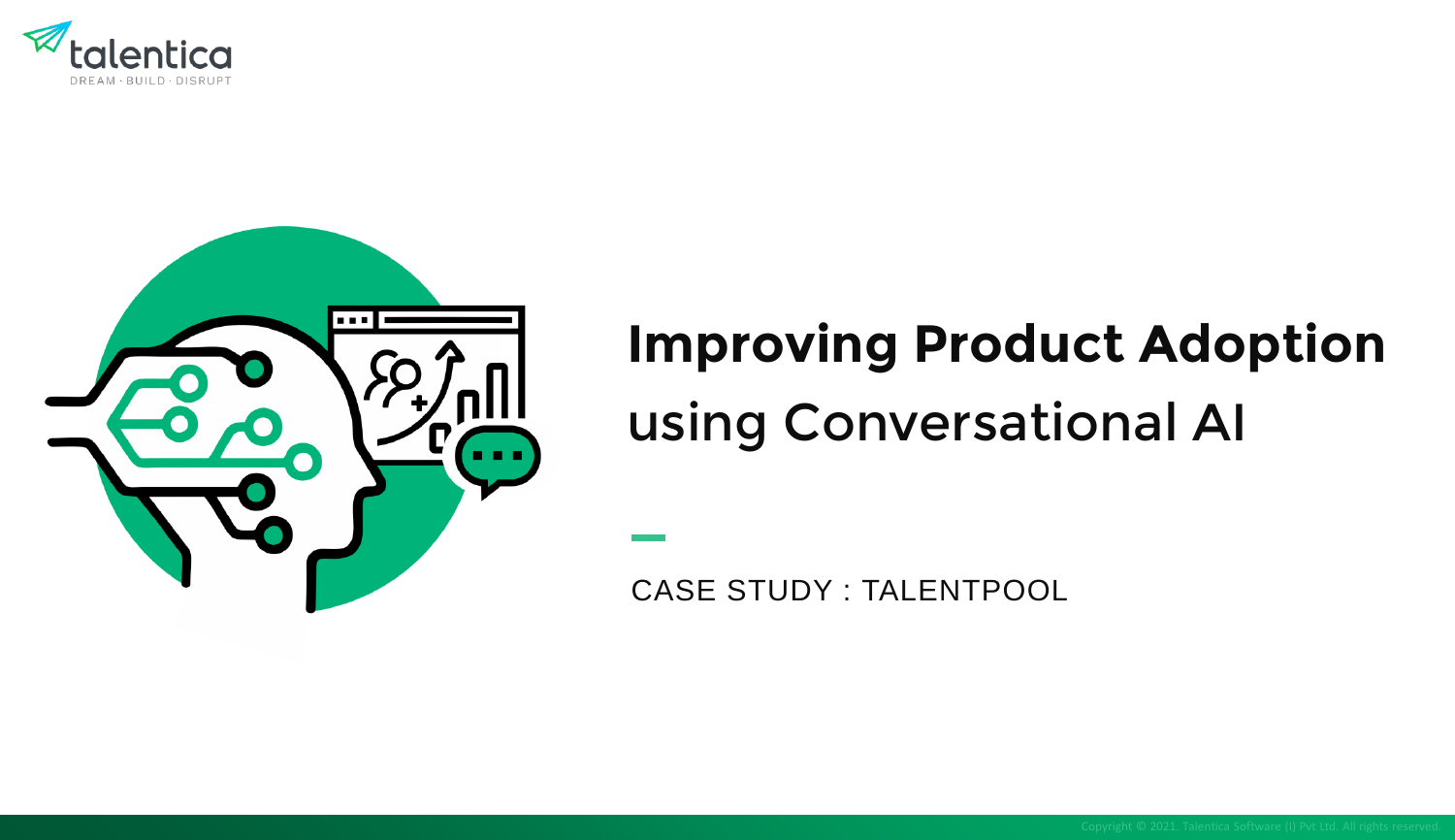# Background

CLIENT Talentpool

INDUSTRY Recruitment Software

HEADQUARTERS

Pune

FOUNDED 2006

Improving Product Adoption using conversational AI **CASE STUDY : TALENTPOOL**



# talentpool

**Talentpool** is a recruitment software which addresses the hiring needs of small and mid-sized businesses. Maya, a virtual recruitment assistant, helps in improving collaboration between recruiters, interviewers and hiring managers.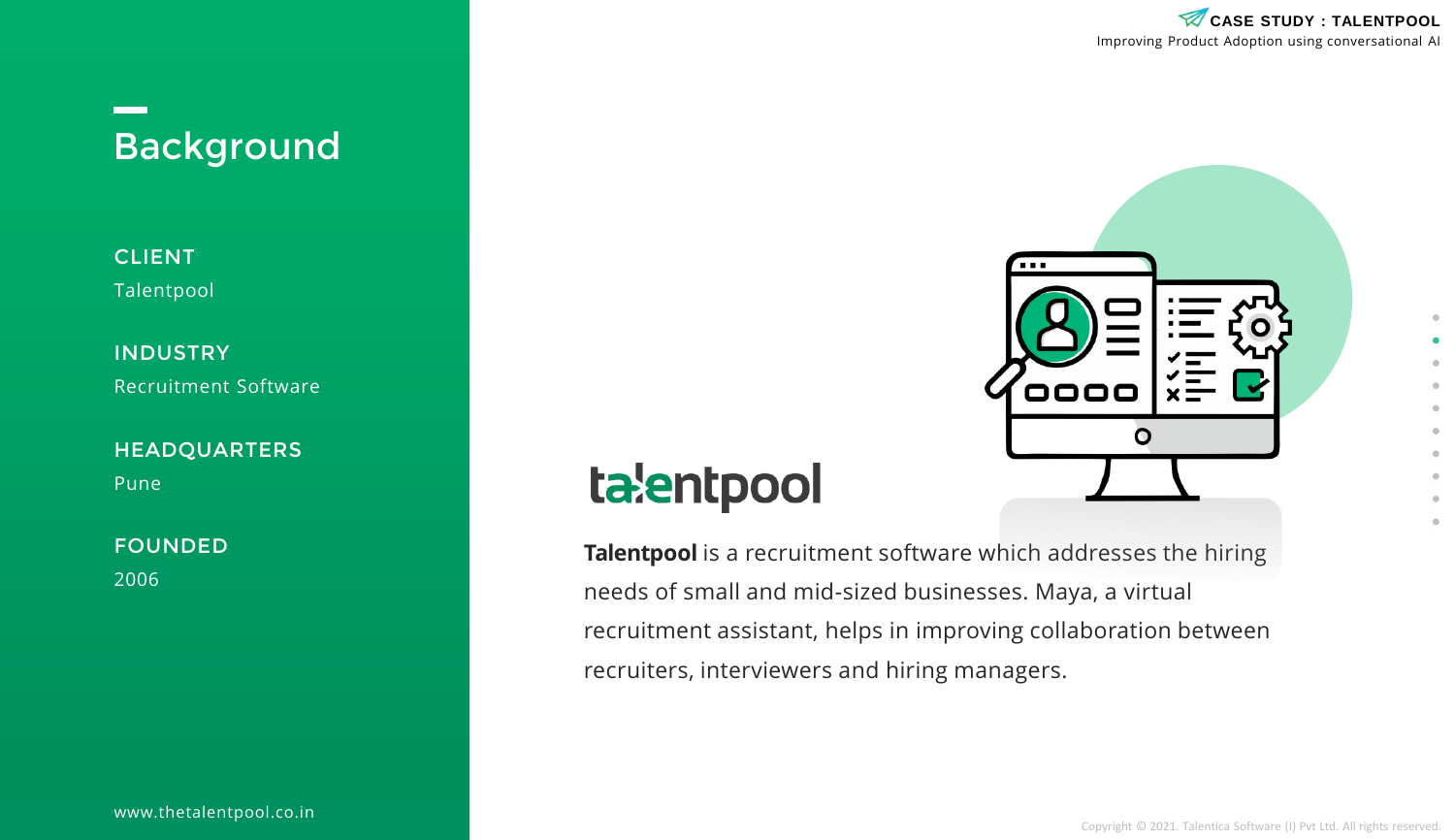# **Challenges**

To increase adoption and improve user experience for hiring managers and interviewers, Talentpool introduced a new template-based chatbot interface called *Maya.* However, with increasing impact radius, *Maya* started showing some limitations.



### Shortcoming of Templates

#### **Limited User Adoption**

Due to the template-based approach, users had to return to the main menu for each new query, which was time-consuming and cumbersome. Its high number of cards on display made it less mobilefriendly.

#### **Restricted Visibility**

Hiring managers and interviewers could only access information set in the predefined flow. For additional/ aggregated information, they had to ask recruiters.



### Hurdles in Implementing NLP

#### **Lack of Conversational Flow**

*Maya* was a stateless platform without a contextual understanding. But this was essential to make it conversational.

#### **Architectural Limitations**

Template-based platforms didn't support Natural Language Processing (NLP). Enabling NLP required an understanding of the user intent.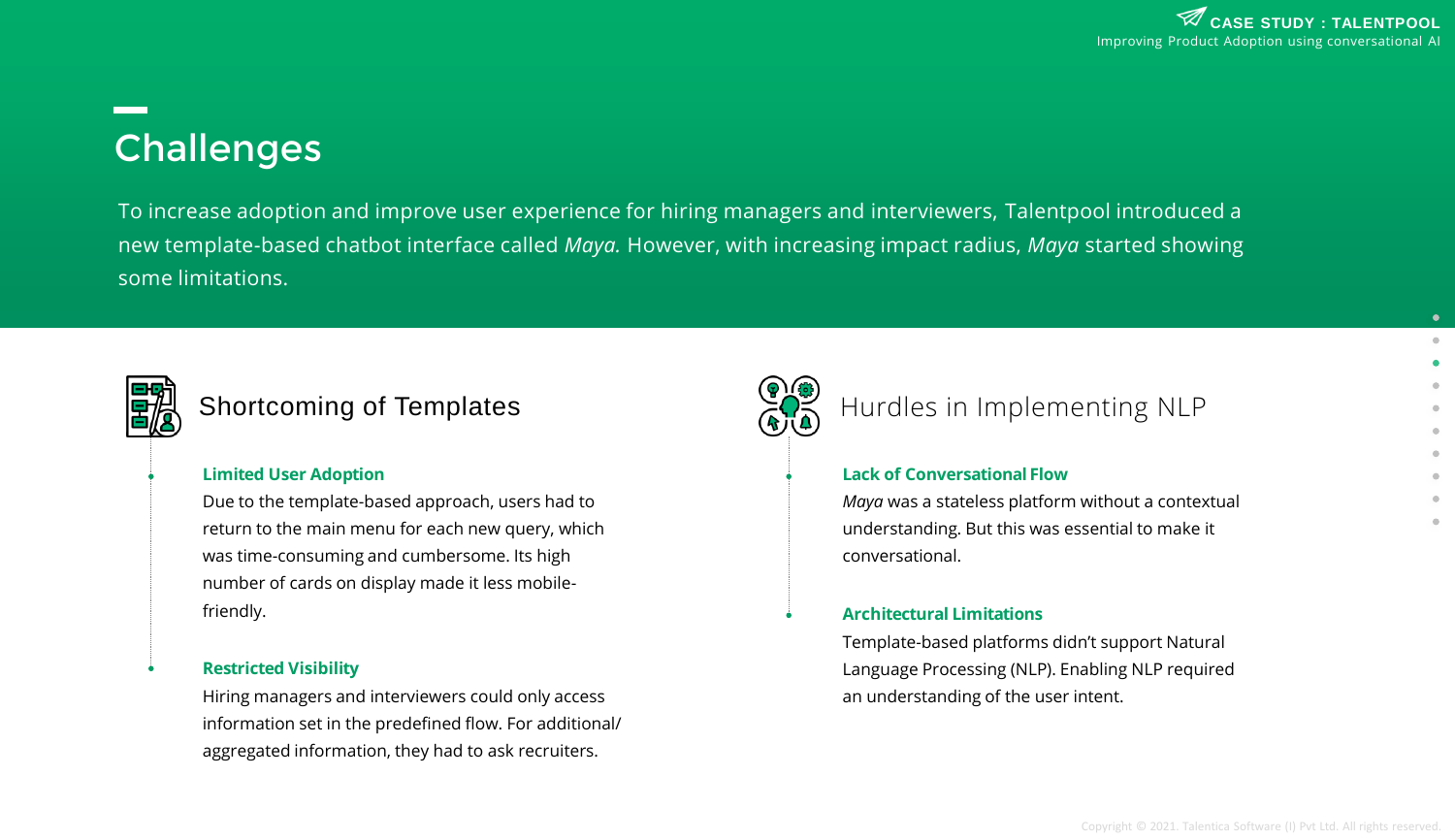# Solution

1

To overcome limitations of template-based UI, we considered implementation of **conversational AI.** ★

### Selecting the right technology

Frameworks are either user-friendly like Google DialogFlow or developer-friendly like RASA.

Google DialogFlow is a template-based solution for chatbots. But when it comes to customization, it has some serious limitations. To overcome such barriers while developing *Maya 2.0*, we opted for RASA. It is an open-source platform that allows code modifications and the addition of customized pointers.

With RASA, it was easier to get a good grip over the entire system as access to code made finding loopholes and debugging simpler.

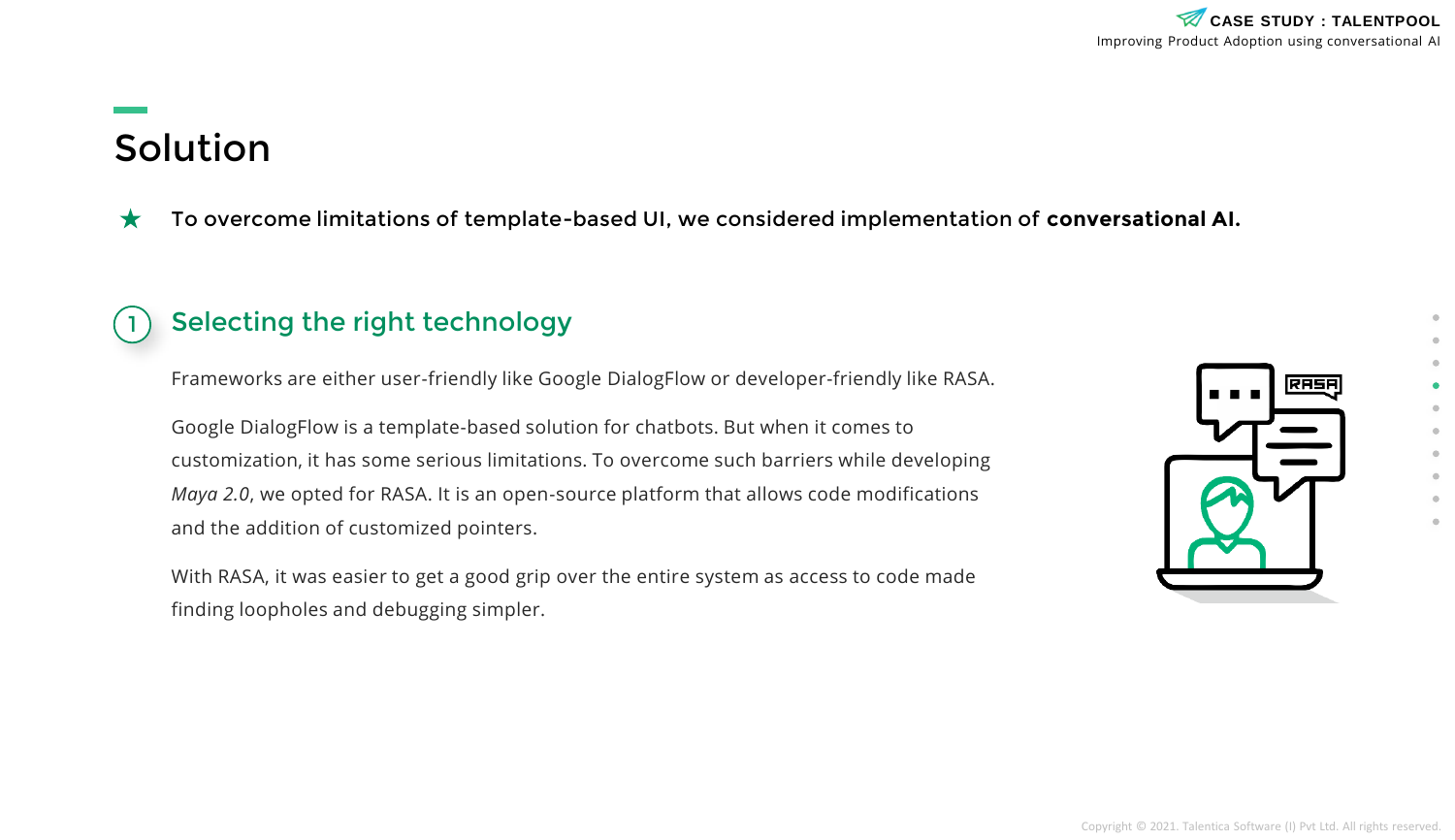$\bullet$  $\qquad \qquad \Box$ 

 $\circ$  $\oplus$  $\circ$ 

# Solution

#### Building a chatbot using RASA  $\left( 2\right)$

The successful implementation of RASA depends on proper selection of ML models and their right training to achieve the desired accuracy.

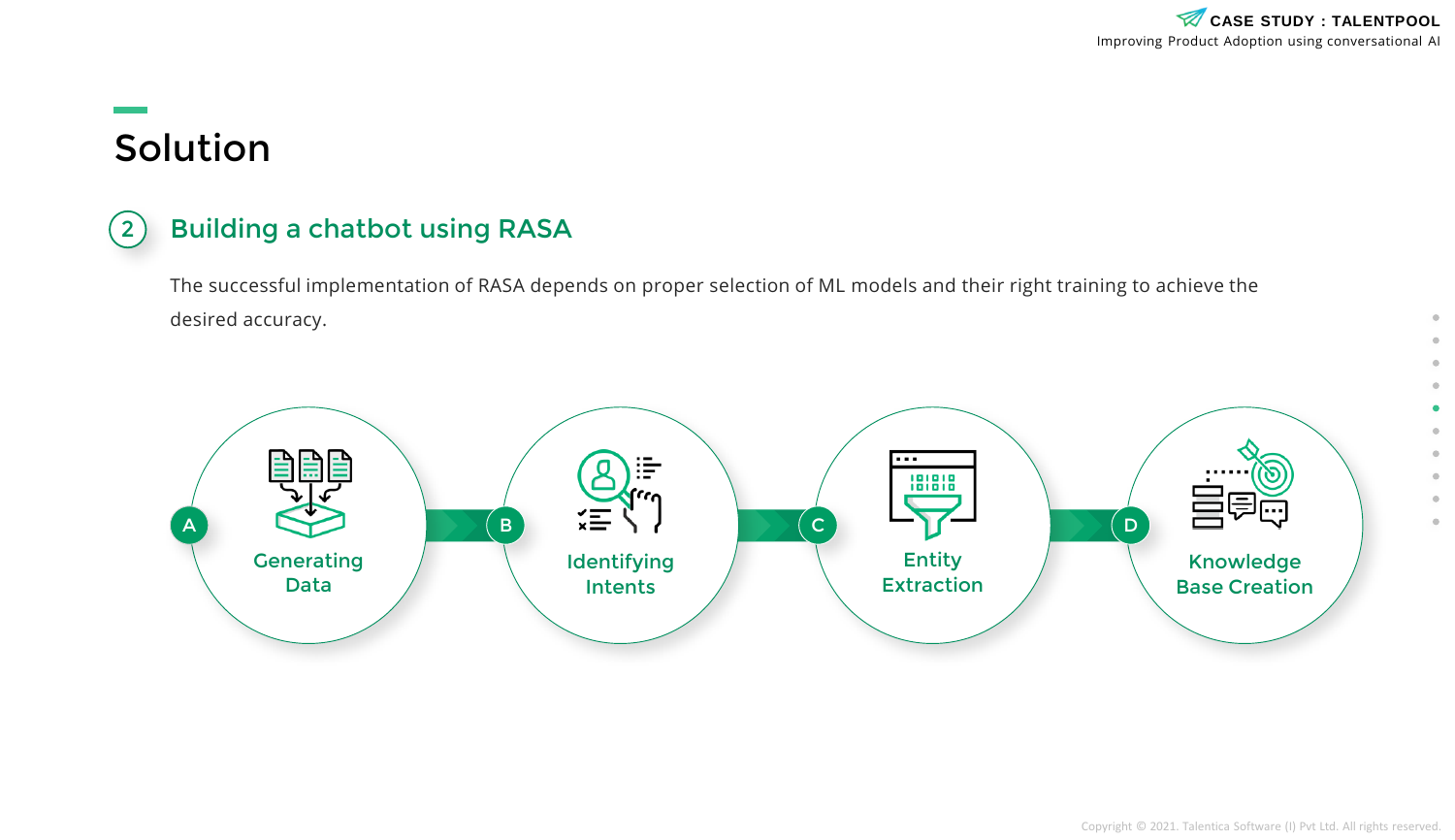# Solution



#### **GENERATING DATA**

ML algorithm performance depends a lot on the size and quality of generated data. We didn't have much real-time data like any new chatbot. To counter that, we generated data using flexible template-based generators based on DSL (Domain Specific Language).



### **IDENTIFYING INTENTS**

Varying user interests and free-form texts are integral parts of a pure conversational chatbot. Using the training dataset, we optimized RASA's classifier algorithms to extract the right intents for hiring managers, interviewers, requisitioners, and employees submitting referrals.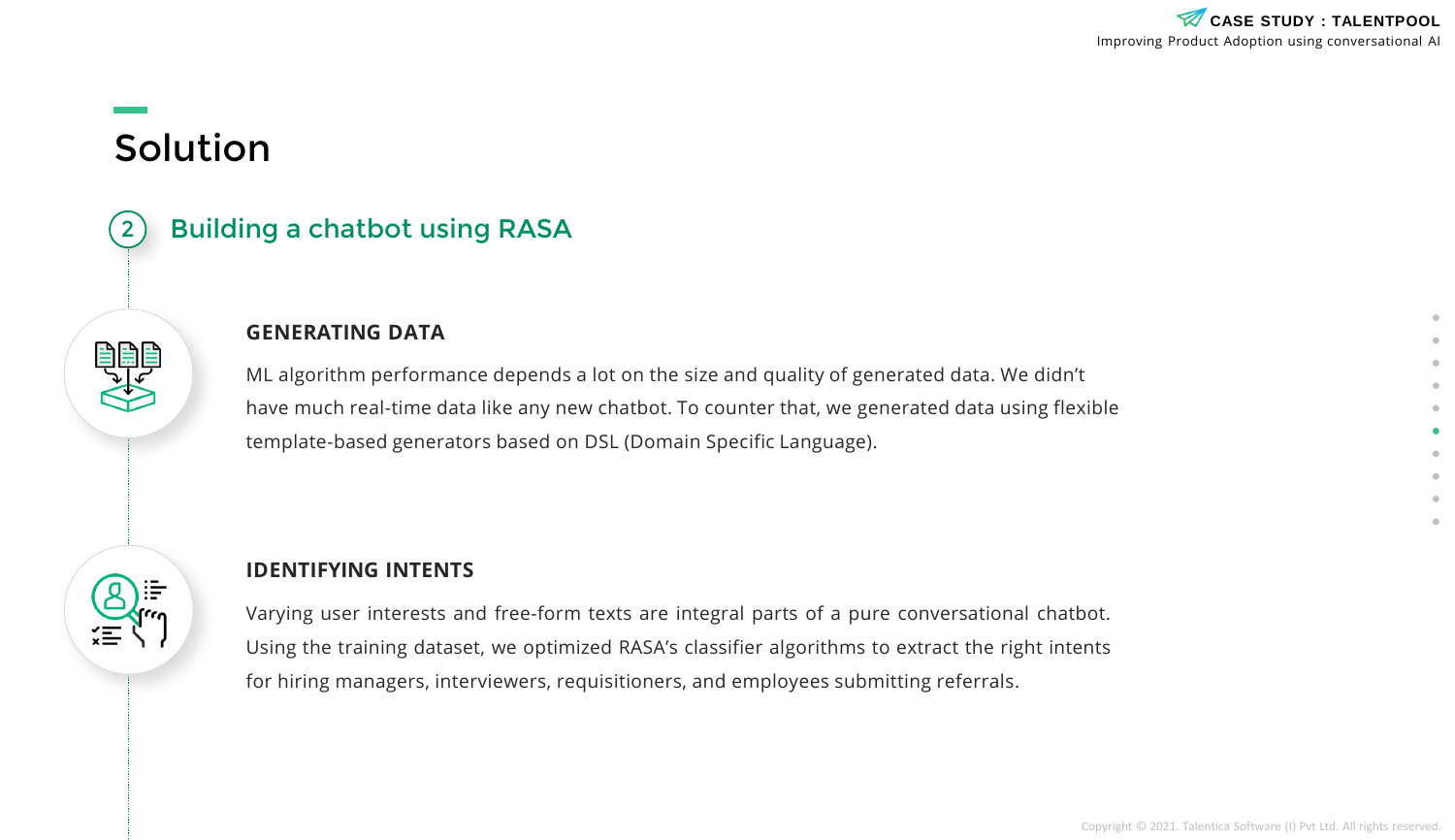#### **ENTITY EXTRACTION**

Identifying intent is just one part of the solution. It is equally important to extract relevant information from a user's message, such as dates and addresses. We customized RASA NLU to extract different pieces of the required information.

### **KNOWLEDGE BASE CREATION**

Integrating RASA with the Knowledge Base maintained the conversation's context and responded to the user queries accurately. We set the premise for creating relationships between the entities that will improve the user experience further.

*We used an incremental approach, which handled new intents and entities using a template-based mechanism and retrained the model to manage them in the future.*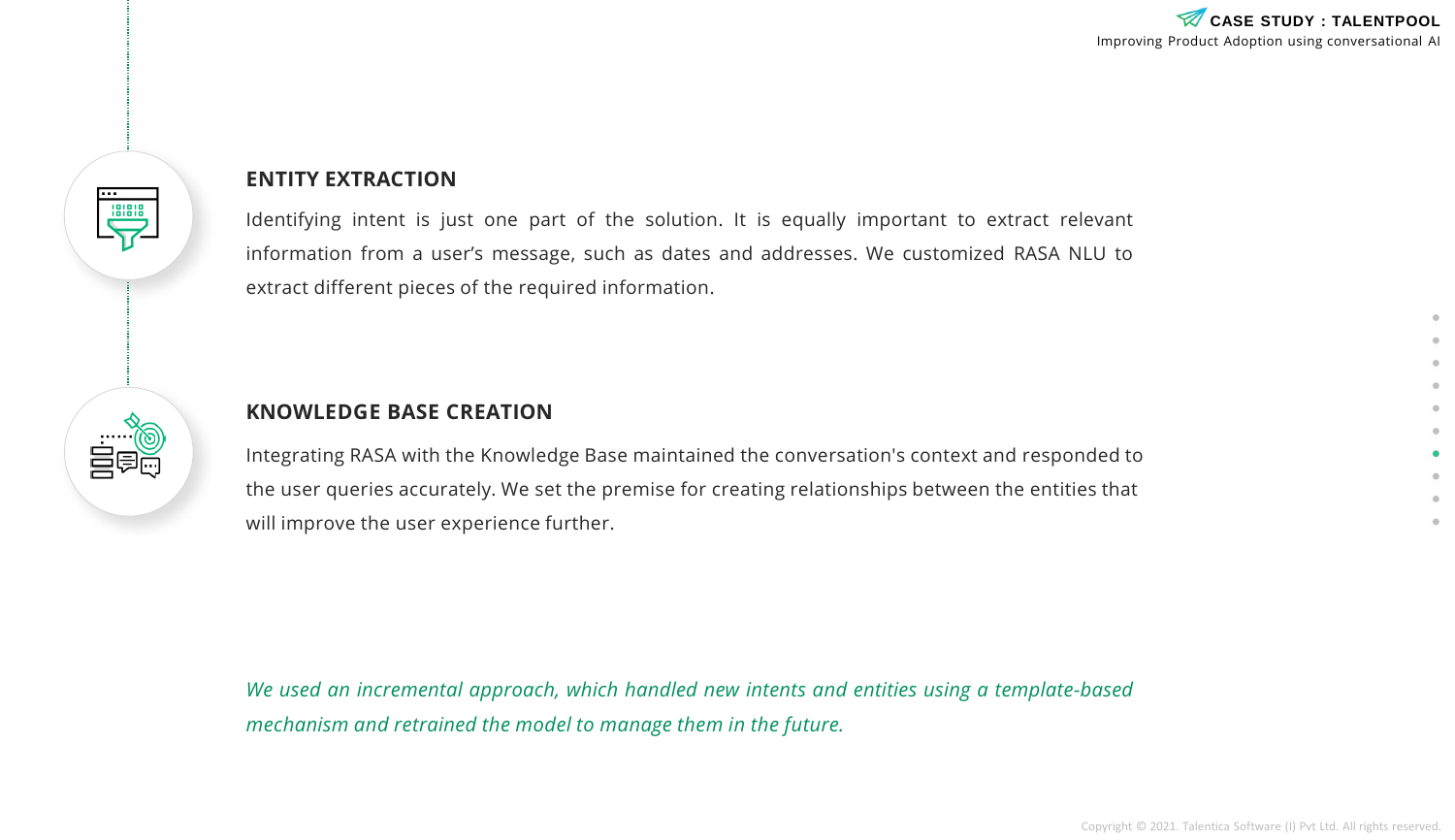# **"**



*Maya* was meant to respond to hiring manager queries just like a human recruiter. But the template structure was limiting in terms of the kind of questions that it could handle. With the conversational AI, *Maya 2.0* will be the virtual recruiter, in the true sense of the term.

**POUSHALI GANGULY** BUSINESS HEAD, TALENTPOOL

Copyright © 2021. Talentica Software (I) Pvt Ltd. All rights reserved.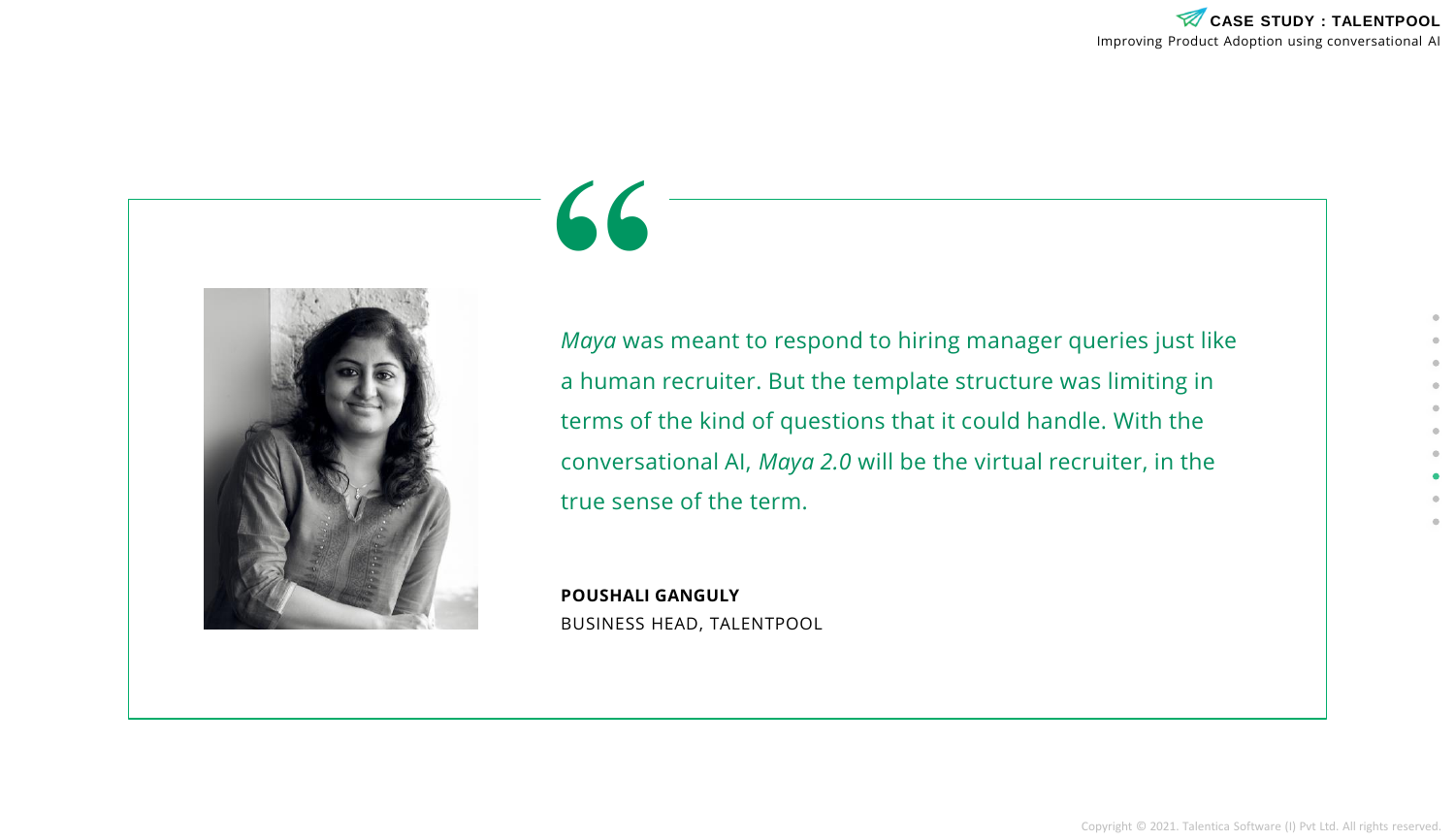## Results



### **Higher User Adoption**

Chatbot's ability to adapt to Natural Language Understanding (NLU) reduced iterations and made it mobile-friendly. This, in turn, improved the user experience and increased adoption.



### Faster **Query Resolution**

AI/ ML helped identify contextual patterns in intent and entity. This ensured that users no longer had to conform to the template structure and go back to the main menu to initiate a new query.



### Enabled **New Conversations**

Using AI/ML and deep learning models, we helped the structure retrain, improve and evolve to guarantee better response and quick solutions for new queries.